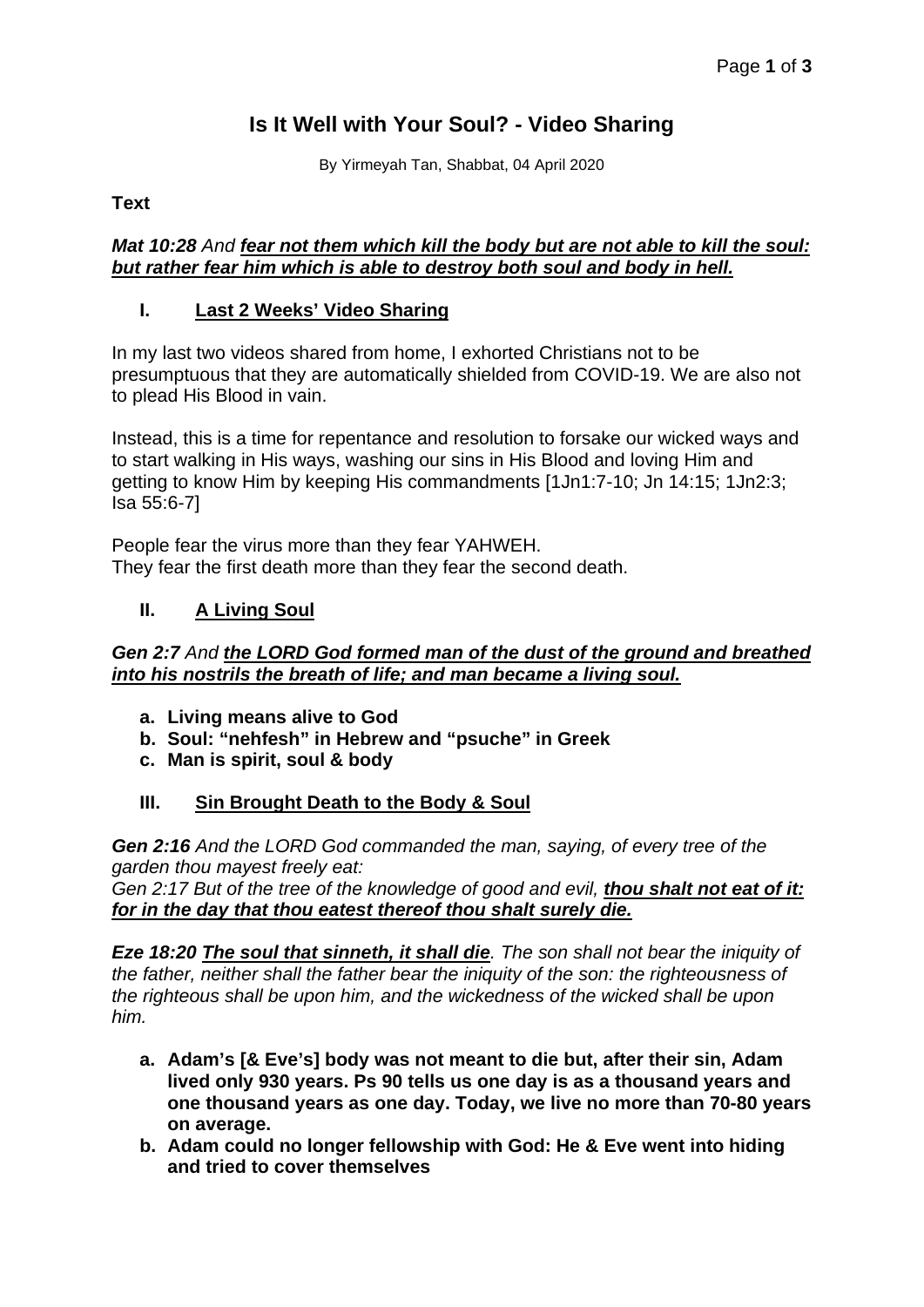## **c. Adam's soul was no longer "living", no longer alive to God**

#### **IV. Our Redemption**

#### *1Pe 2:24 Who his own self bare our sins in his own body on the tree, that we, being dead to sins, should live unto righteousness: by whose stripes ye were healed.*

*Isa 53:10 Yet it pleased the LORD to bruise him; he hath put him to grief: when thou shalt make his soul an offering for sin, he shall see his seed, he shall prolong his days, and the pleasure of the LORD shall prosper in his hand.*

#### *Act 2:27 Because thou wilt not leave my soul in hell, neither wilt thou suffer thine Holy One to see corruption.*

- **a. Yahshua was tortured for our sins and died on the cross**
- **b. His soul was sent to Hell for 3 days and 3 nights as an offering for our sins**

### **V. Our Salvation**

*Joh 3:3 Jesus answered and said unto him, Verily, verily, I say unto thee, Except a man be born again, he cannot see the kingdom of God.*

*Joh 3:4 Nicodemus saith unto him, How can a man be born when he is old? can he enter the second time into his mother's womb, and be born?*

*Joh 3:5 Jesus answered, Verily, verily, I say unto thee, Except a man be born of water and of the Spirit, he cannot enter into the kingdom of God.*

*Joh 3:6 That which is born of the flesh is flesh; and that which is born of the Spirit is spirit.*

- **a. We are spirit, soul and body**
- **b. Our salvation begins when we are born from above by His Holy Spirit**
- **c. But we begin by seeing something of His Kingdom**
- **d. We can only enter His Kingdom by being born of water and His Spirit**
- **e. Water: washing of water by the Word [Eph 5:25-27] to become spotless and blameless**

## **VI. Salvation of the Soul**

*Heb 10:38 Now the just shall live by faith: but if any man draw back, my soul shall have no pleasure in him.*

*Heb 10:39 But we are not of them who draw back unto perdition; but of them that believe to the saving of the soul.*

*1Pe 1:9 Receiving the end of your faith, even the salvation of your souls.*

**a. We need to walk by faith every day, obeying every Word and commandment**

**Note:** *ESV, ASV, ISV, TLV Versions of the Bible:*